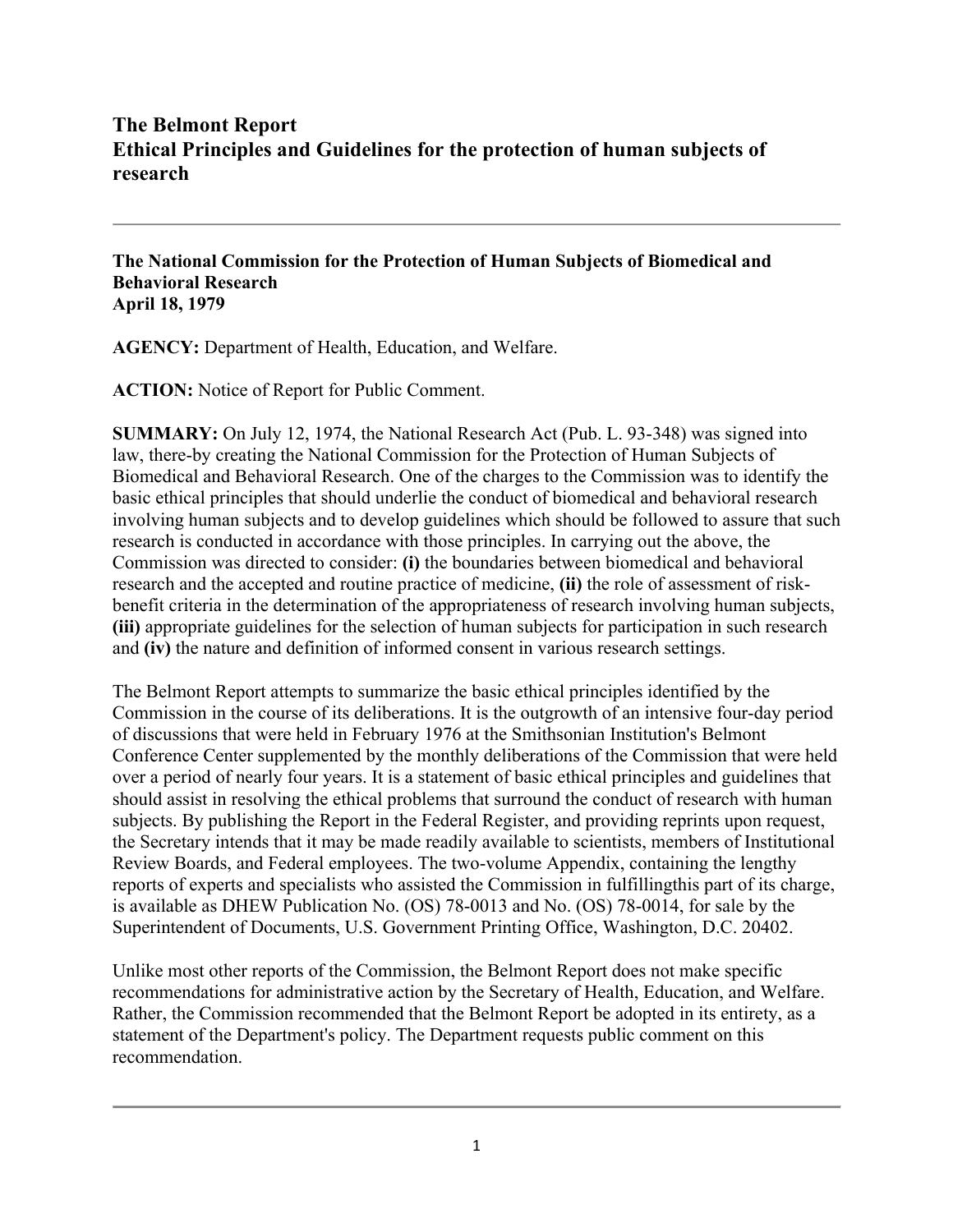#### **National Commission for the Protection of Human Subjects of Biomedical and Behavioral Research**

#### **Members of the Commission**

*Kenneth John Ryan, M.D., Chairman, Chief of Staff, Boston Hospital for Women. Joseph V. Brady, Ph.D., Professor of Behavioral Biology, Johns Hopkins University. Robert E. Cooke, M.D., President, Medical College of Pennsylvania. Dorothy I. Height, President, National Council of Negro Women, Inc. Albert R. Jonsen, Ph.D., Associate Professor of Bioethics, University of California at San Francisco. Patricia King, J.D., Associate Professor of Law, Georgetown University Law Center. Karen Lebacqz, Ph.D., Associate Professor of Christian Ethics, Pacific School of Religion. \*\*\* David W. Louisell, J.D., Professor of Law, University of California at Berkeley. Donald W. Seldin, M.D., Professor and Chairman, Department of Internal Medicine, University of Texas at Dallas. Eliot Stellar, Ph.D., Provost of the University and Professor of Physiological Psychology, University of Pennsylvania. \*\*\* Robert H. Turtle, LL.B., Attorney, VomBaur, Coburn, Simmons & Turtle, Washington, D.C.*

\*\*\* Deceased.

### **Table of Contents**

- 1. Ethical Principles and Guidelines for Research Involving Human Subjects
- 2. Boundaries Between Practice and Research
- 3. Basic Ethical Principles
	- 1. Respect for Persons
	- 2. Beneficence
	- 3. Justice
- 4. Applications
	- 1. Informed Consent
	- 2. Assessment of Risk and Benefits
	- 3. Selection of Subjects

## **Ethical Principles & Guidelines for Research Involving Human Subjects**

Scientific research has produced substantial social benefits. It has also posed some troubling ethical questions. Public attention was drawn to these questions by reported abuses of human subjects in biomedical experiments, especially during the Second World War. During the Nuremberg War Crime Trials, the Nuremberg code was drafted as a set of standards for judging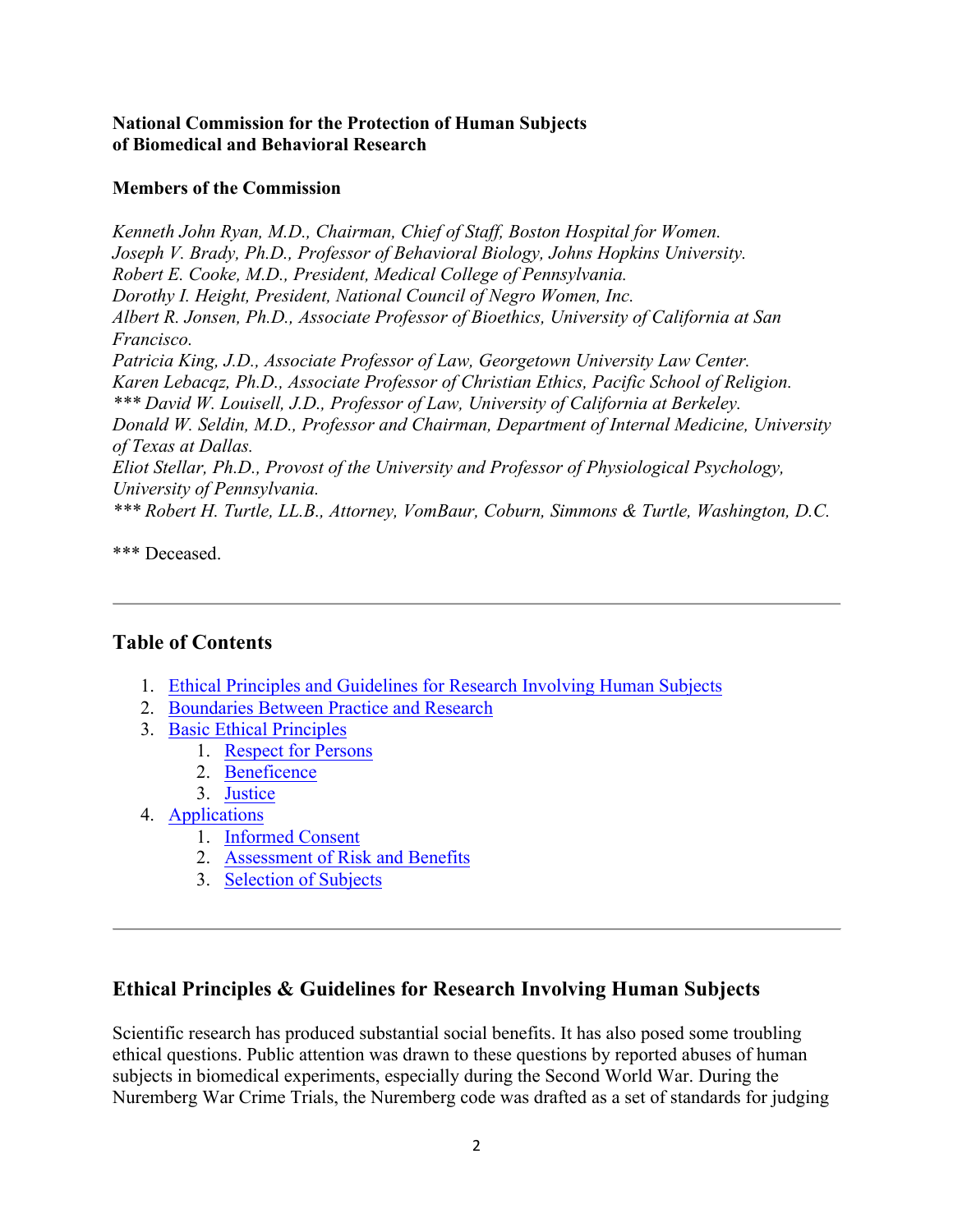physicians and scientists who had conducted biomedical experiments on concentration camp prisoners. This code became the prototype of many later codes(1) intended to assure that research involving human subjects would be carried out in an ethical manner.

The codes consist of rules, some general, others specific, that guide the investigators or the reviewers of research in their work. Such rules often are inadequate to cover complex situations; at times they come into conflict, and they are frequently difficult to interpret or apply. Broader ethical principles will provide a basis on which specific rules may be formulated, criticized and interpreted.

Three principles, or general prescriptive judgments, that are relevant to research involving human subjects are identified in this statement. Other principles may also be relevant. These three are comprehensive, however, and are stated at a level of generalization that should assist scientists, subjects, reviewers and interested citizens to understand the ethical issues inherent in research involving human subjects. These principles cannot always be applied so as to resolve beyond dispute particular ethical problems. The objective is to provide an analytical framework that will guide the resolution of ethical problems arising from research involving human subjects.

This statement consists of a distinction between research and practice, a discussion of the three basic ethical principles, and remarks about the application of these principles.

## **Part A: Boundaries Between Practice & Research**

#### **A. Boundaries Between Practice and Research**

It is important to distinguish between biomedical and behavioral research, on the one hand, and the practice of accepted therapy on the other, in order to know what activities ought to undergoreview for the protection of human subjects of research. The distinction between research and practice is blurred partly because both often occur together (as in research designed to evaluate a therapy) and partly because notable departures from standard practice are often called "experimental" when the terms "experimental" and "research" are not carefully defined.

For the most part, the term "practice" refers to interventions that are designed solely to enhance the well-being of an individual patient or client and that have a reasonable expectation of success. The purpose of medical or behavioral practice is to provide diagnosis, preventive treatment or therapy to particular individuals. (2) By contrast, the term "research' designates an activity designed to test an hypothesis, permit conclusions to be drawn, and thereby to develop or contribute to generalizable knowledge (expressed, for example, in theories, principles, and statements of relationships). Research is usually described in a formal protocol that sets forth an objective and a set of procedures designed to reach that objective.

When a clinician departs in a significant way from standard or accepted practice, the innovation does not, in and of itself, constitute research. The fact that a procedure is "experimental," in the sense of new, untested or different, does not automatically place it in the category of research.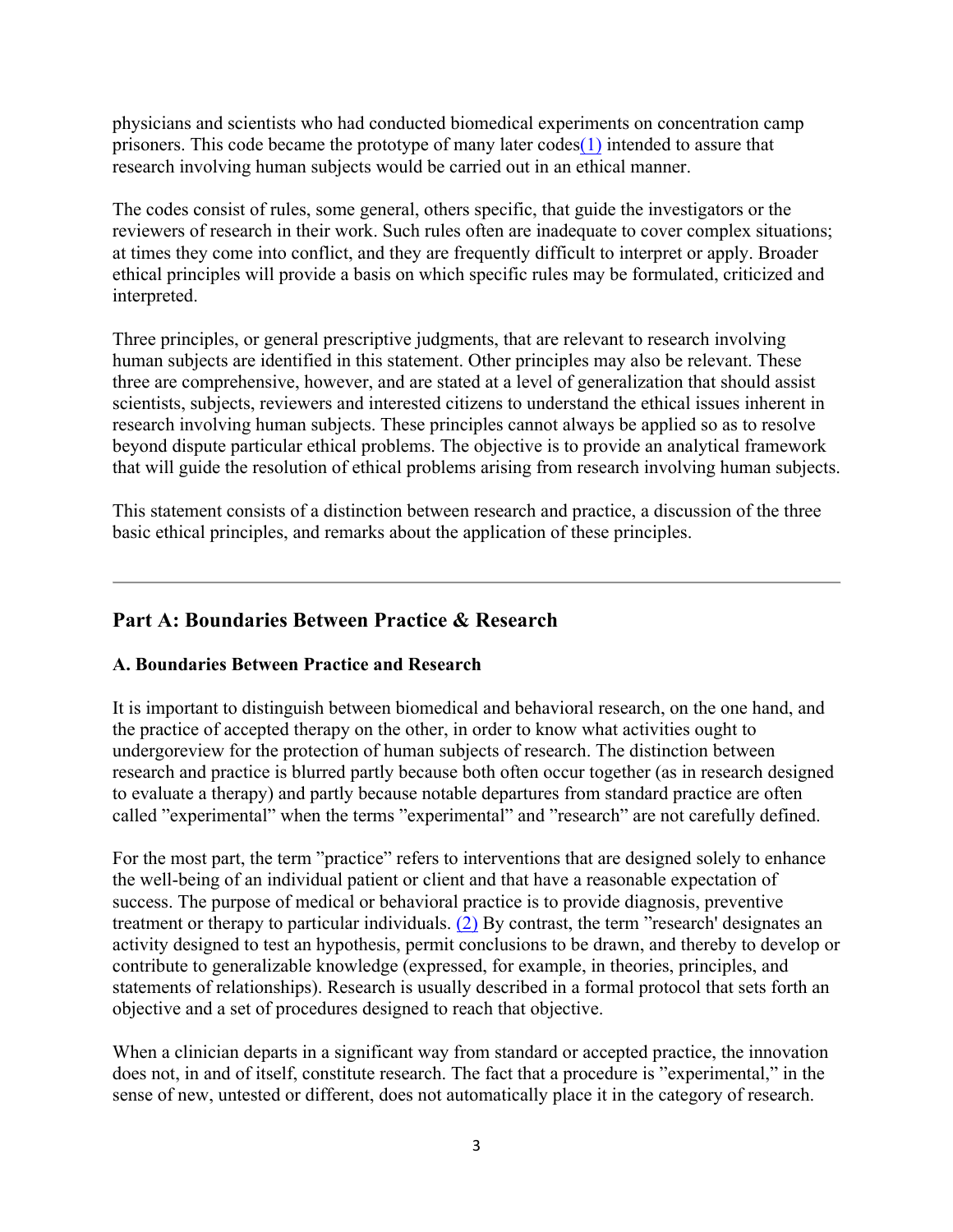Radically new procedures of this description should, however, be made the object of formal research at an early stage in order to determine whether they are safe and effective. Thus, it is the responsibility of medical practice committees, for example, to insist that a major innovation be incorporated into a formal research project. (3)

Research and practice may be carried on together when research is designed to evaluate the safety and efficacy of a therapy. This need not cause any confusion regarding whether or not the activity requires review; the general rule is that if there is any element of research in an activity, that activity should undergo review for the protection of human subjects.

## **Part B: Basic Ethical Principles**

### **B. Basic Ethical Principles**

The expression "basic ethical principles" refers to those general judgments that serve as a basic justification for the many particular ethical prescriptions and evaluations of human actions. Three basic principles, among those generally accepted in our cultural tradition, are particularly relevant to the ethics of research involving human subjects: the principles of respect of persons, beneficence and justice.

**1. Respect for Persons.** -- Respect for persons incorporates at least two ethical convictions: first, that individuals should be treated as autonomous agents, and second, that persons with diminished autonomy are entitled to protection. The principle of respect for persons thus divides into two separate moral requirements: the requirement to acknowledge autonomy and the requirement to protect those with diminished autonomy.

An autonomous person is an individual capable of deliberation about personal goals and of acting under the direction of such deliberation. To respect autonomy is to give weight to autonomous persons' considered opinions and choices while refraining from obstructing their actions unless they are clearly detrimental to others. To show lack of respect for an autonomous agent is to repudiate that person's considered judgments, to deny an individual the freedom to act on those considered judgments, or to withhold information necessary to make a considered judgment, when there are no compelling reasons to do so.

However, not every human being is capable of self-determination. The capacity for selfdetermination matures during an individual's life, and some individuals lose this capacity wholly or in part because of illness, mental disability, or circumstances that severely restrict liberty. Respect for the immature and the incapacitated may require protecting them as they mature or while they are incapacitated.

Some persons are in need of extensive protection, even to the point of excluding them from activities which may harm them; other persons require little protection beyond making sure they undertake activities freely and with awareness of possible adverse consequence. The extent of protection afforded should depend upon the risk of harm and the likelihood of benefit. The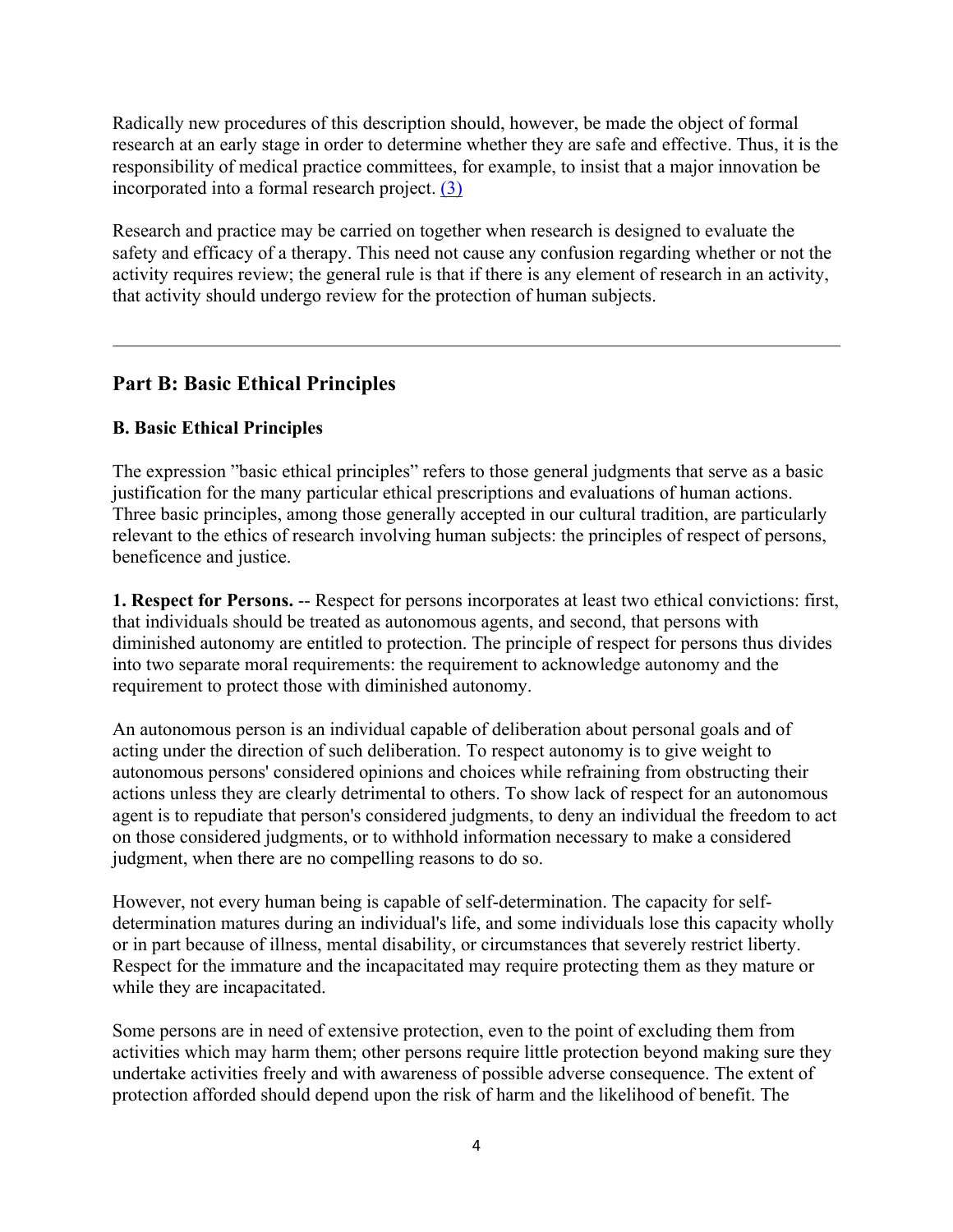judgment that any individual lacks autonomy should be periodically reevaluated and will vary in different situations.

In most cases of research involving human subjects, respect for persons demands that subjects enter into the research voluntarily and with adequate information. In some situations, however, application of the principle is not obvious. The involvement of prisoners as subjects of research provides an instructive example. On the one hand, it would seem that the principle of respect for persons requires that prisoners not be deprived of the opportunity to volunteer for research. On the other hand, under prison conditions they may be subtly coerced or unduly influenced to engage in research activities for which they would not otherwise volunteer. Respect for persons would then dictate that prisoners be protected. Whether to allow prisoners to "volunteer" or to "protect" them presents a dilemma. Respecting persons, in most hard cases, is often a matter of balancing competing claims urged by the principle of respect itself.

**2. Beneficence.** -- Persons are treated in an ethical manner not only by respecting their decisions and protecting them from harm, but also by making efforts to secure their well-being. Such treatment falls under the principle of beneficence. The term "beneficence" is often understood to cover acts of kindness or charity that go beyond strict obligation. In this document, beneficence is understood in a stronger sense, as an obligation. Two general rules have been formulated as complementary expressions of beneficent actions in this sense: **(1)** do not harm and **(2)** maximize possible benefits and minimize possible harms.

The Hippocratic maxim "do no harm" has long been a fundamental principle of medical ethics. Claude Bernard extended it to the realm of research, saying that one should not injure one person regardless of the benefits that might come to others. However, even avoiding harm requires learning what is harmful; and, in the process of obtaining this information, persons may be exposed to risk of harm. Further, the Hippocratic Oath requires physicians to benefit their patients "according to their best judgment." Learning what will in fact benefit may require exposing persons to risk. The problem posed by these imperatives is to decide when it is justifiable to seek certain benefits despite the risks involved, and when the benefits should be foregone because of the risks.

The obligations of beneficence affect both individual investigators and society at large, because they extend both to particular research projects and to the entire enterprise of research. In the case of particular projects, investigators and members of their institutions are obliged to give forethought to the maximization of benefits and the reduction of risk that might occur from the research investigation. In the case of scientific research in general, members of the larger society are obliged to recognize the longer term benefits and risks that may result from the improvement of knowledge and from the development of novel medical, psychotherapeutic, and social procedures.

The principle of beneficence often occupies a well-defined justifying role in many areas of research involving human subjects. An example is found in research involving children. Effective ways of treating childhood diseases and fostering healthy development are benefits that serve to justify research involving children -- even when individual research subjects are not direct beneficiaries. Research also makes it possible to avoid the harm that may result from the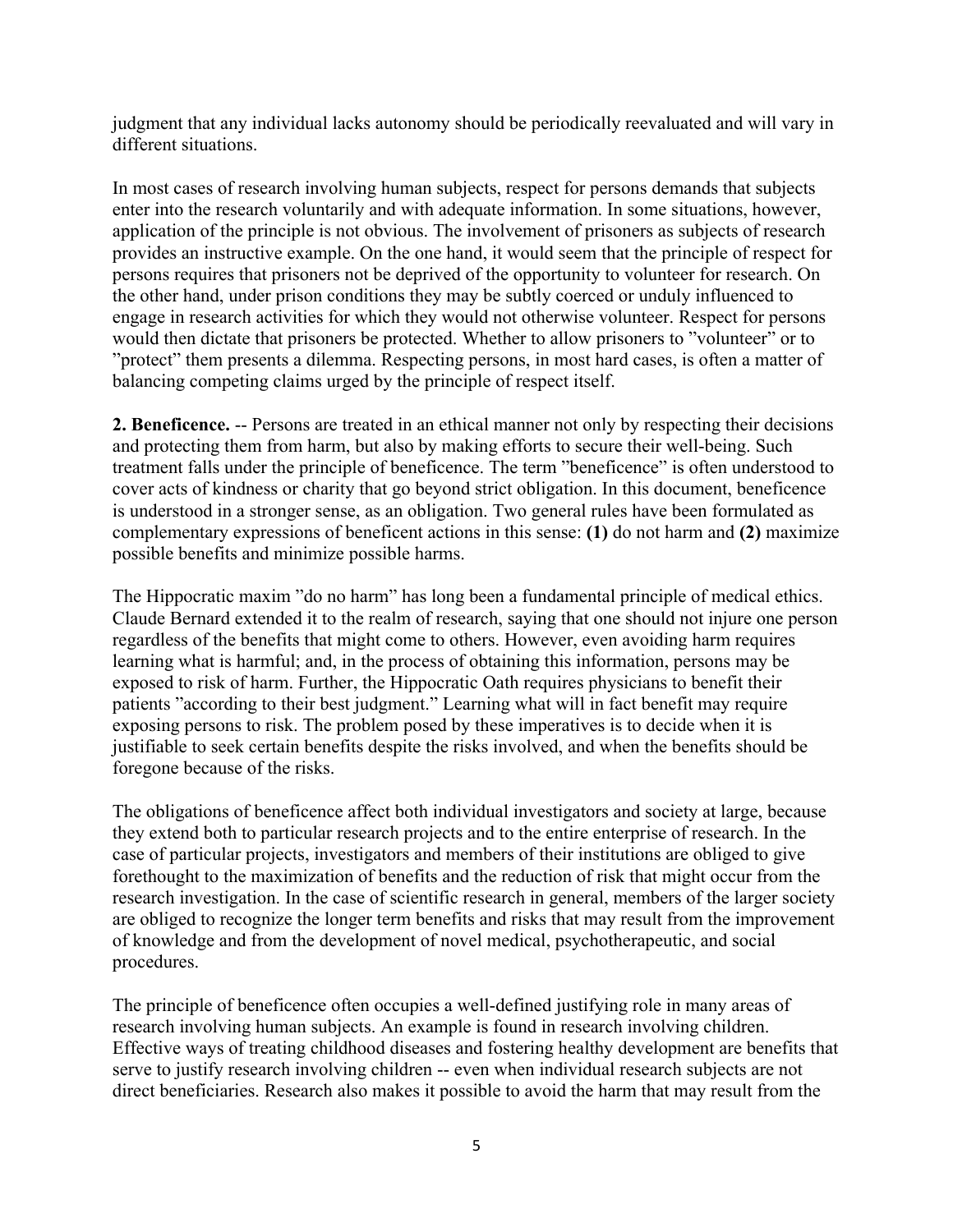application of previously accepted routine practices that on closer investigation turn out to be dangerous. But the role of the principle of beneficence is not always so unambiguous. A difficult ethical problem remains, for example, about research that presents more than minimal risk without immediate prospect of direct benefit to the children involved. Some have argued that such research is inadmissible, while others have pointed out that this limit would rule out much research promising great benefit to children in the future. Here again, as with all hard cases, the different claims covered by the principle of beneficence may come into conflict and force difficult choices.

**3. Justice.** -- Who ought to receive the benefits of research and bear its burdens? This is a question of justice, in the sense of "fairness in distribution" or "what is deserved." An injustice occurs when some benefit to which a person is entitled is denied without good reason or when some burden is imposed unduly. Another way of conceiving the principle of justice is that equals ought to be treated equally. However, this statement requires explication. Who is equal and who is unequal? What considerations justify departure from equal distribution? Almost all commentators allow that distinctions based on experience, age, deprivation, competence, merit and position do sometimes constitute criteria justifying differential treatment for certain purposes. It is necessary, then, to explain in what respects people should be treated equally. There are several widely accepted formulations of just ways to distribute burdens and benefits. Each formulation mentions some relevant property on the basis of which burdens and benefits should be distributed. These formulations are **(1)** to each person an equal share, **(2)** to each person according to individual need, **(3)** to each person according to individual effort, **(4)** to each person according to societal contribution, and **(5)** to each person according to merit.

Questions of justice have long been associated with social practices such as punishment, taxation and political representation. Until recently these questions have not generally been associated with scientific research. However, they are foreshadowed even in the earliest reflections on the ethics of research involving human subjects. For example, during the 19th and early 20th centuries the burdens of serving as research subjects fell largely upon poor ward patients, while the benefits of improved medical care flowed primarily to private patients. Subsequently, the exploitation of unwilling prisoners as research subjects in Nazi concentration camps was condemned as a particularly flagrant injustice. In this country, in the 1940's, the Tuskegee syphilis study used disadvantaged, rural black men to study the untreated course of a disease that is by no means confined to that population. These subjects were deprived of demonstrably effective treatment in order not to interrupt the project, long after such treatment became generally available.

Against this historical background, it can be seen how conceptions of justice are relevant to research involving human subjects. For example, the selection of research subjects needs to be scrutinized in order to determine whether some classes (e.g., welfare patients, particular racial and ethnic minorities, or persons confined to institutions) are being systematically selected simply because of their easy availability, their compromised position, or their manipulability, rather than for reasons directly related to the problem being studied. Finally, whenever research supported by public funds leads to the development of therapeutic devices and procedures, justice demands both that these not provide advantages only to those who can afford them and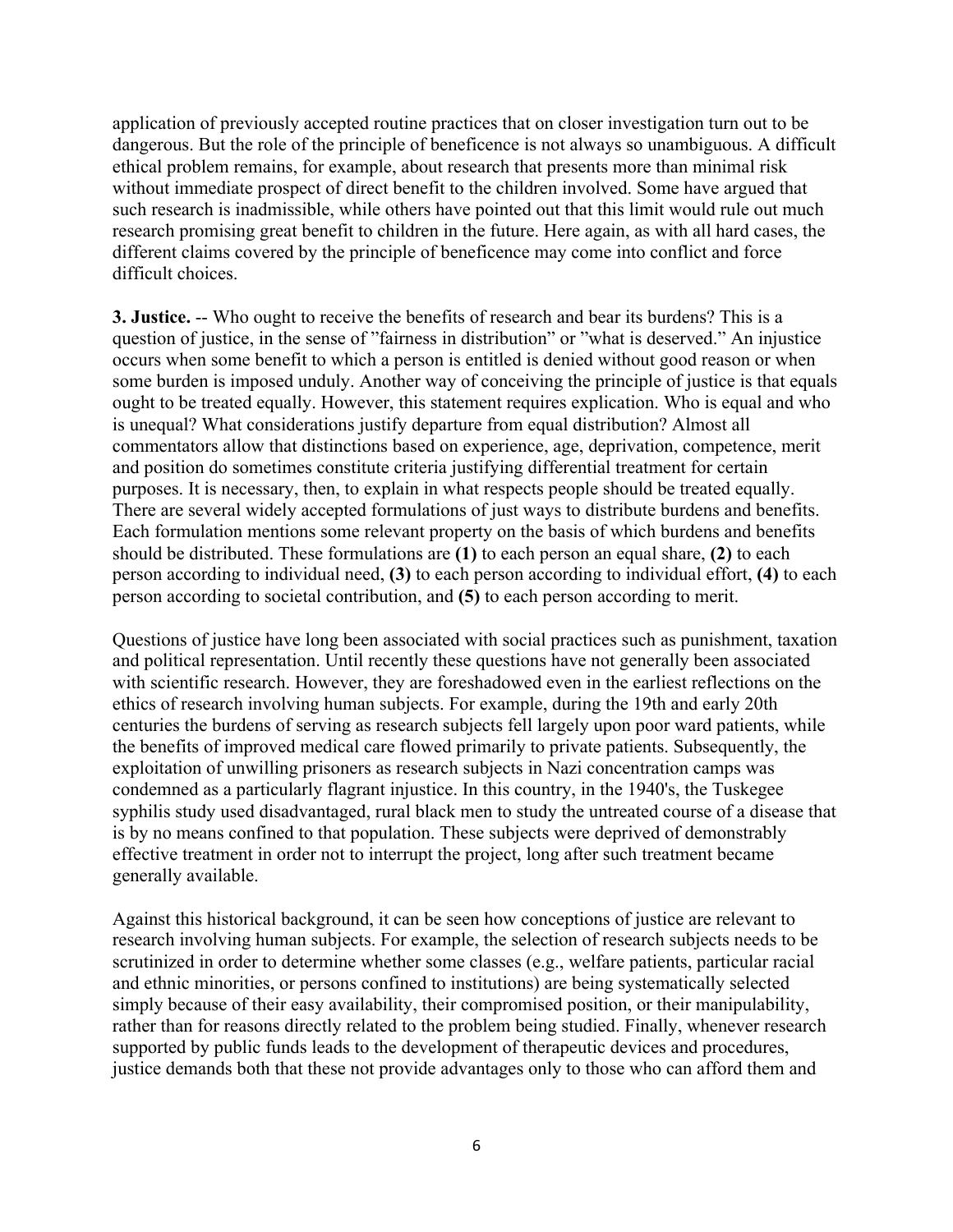that such research should not unduly involve persons from groups unlikely to be among the beneficiaries of subsequent applications of the research.

# **Part C: Applications**

### **C. Applications**

Applications of the general principles to the conduct of research leads to consideration of the following requirements: informed consent, risk/benefit assessment, and the selection of subjects of research.

**1. Informed Consent.** -- Respect for persons requires that subjects, to the degree that they are capable, be given the opportunity to choose what shall or shall not happen to them. This opportunity is provided when adequate standards for informed consent are satisfied.

While the importance of informed consent is unquestioned, controversy prevails over the nature and possibility of an informed consent. Nonetheless, there is widespread agreement that the consent process can be analyzed as containing three elements: information, comprehension and voluntariness.

**Information.** Most codes of research establish specific items for disclosure intended to assure that subjects are given sufficient information. These items generally include: the research procedure, their purposes, risks and anticipated benefits, alternative procedures (where therapy is involved), and a statement offering the subject the opportunity to ask questions and to withdraw at any time from the research. Additional items have been proposed, including how subjects are selected, the person responsible for the research, etc.

However, a simple listing of items does not answer the question of what the standard should be for judging how much and what sort of information should be provided. One standard frequently invoked in medical practice, namely the information commonly provided by practitioners in the field or in the locale, is inadequate since research takes place precisely when a common understanding does not exist. Another standard, currently popular in malpractice law, requires the practitioner to reveal the information that reasonable persons would wish to know in order to make a decision regarding their care. This, too, seems insufficient since the research subject, being in essence a volunteer, may wish to know considerably more about risks gratuitously undertaken than do patients who deliver themselves into the hand of a clinician for needed care. It may be that a standard of "the reasonable volunteer" should be proposed: the extent and nature of information should be such that persons, knowing that the procedure is neither necessary for their care nor perhaps fully understood, can decide whether they wish to participate in the furthering of knowledge. Even when some direct benefit to them is anticipated, the subjects should understand clearly the range of risk and the voluntary nature of participation.

A special problem of consent arises where informing subjects of some pertinent aspect of the research is likely to impair the validity of the research. In many cases, it is sufficient to indicate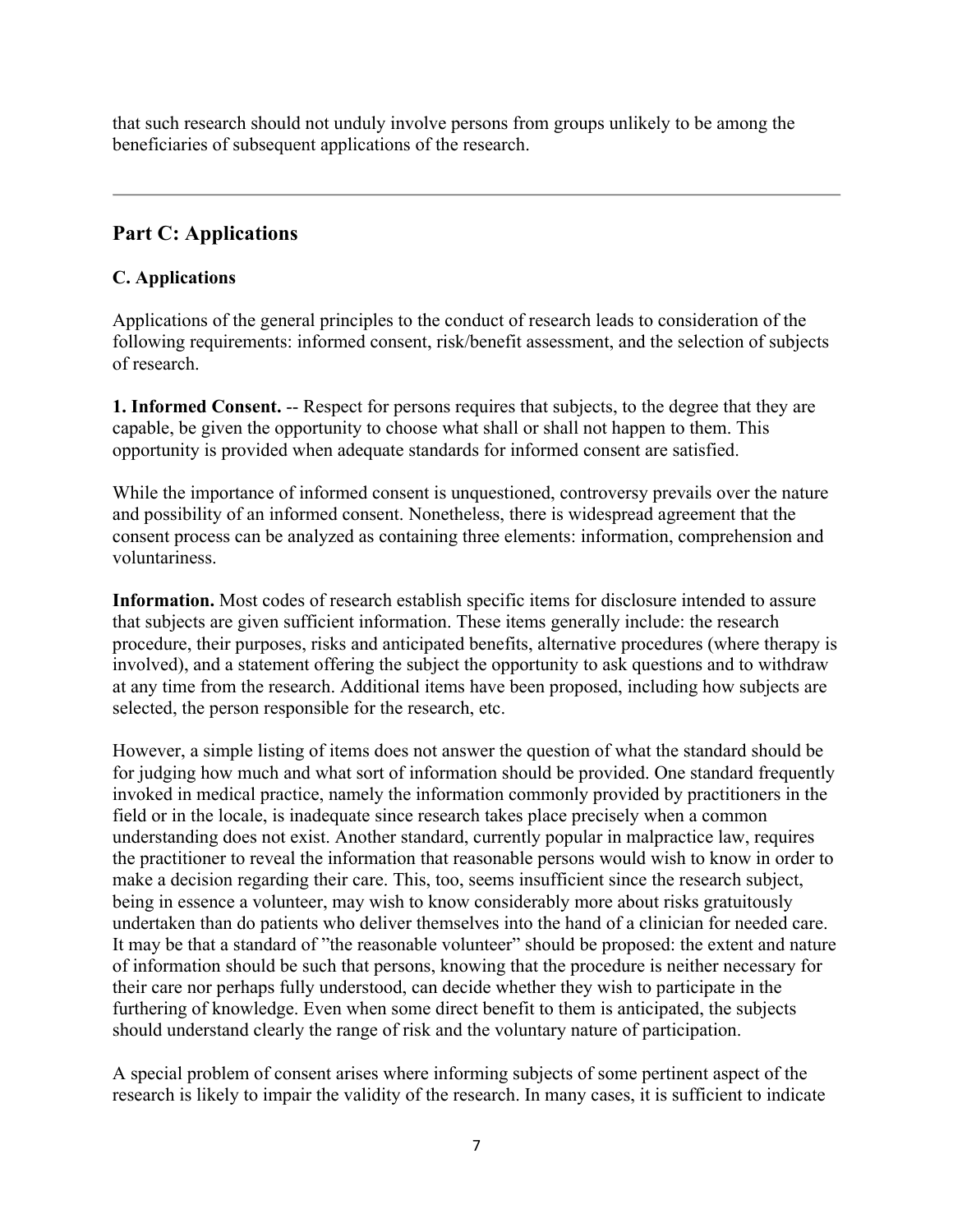to subjects that they are being invited to participate in research of which some features will not be revealed until the research is concluded. In all cases of research involving incomplete disclosure, such research is justified only if it is clear that **(1)** incomplete disclosure is truly necessary to accomplish the goals of the research, **(2)** there are no undisclosed risks to subjects that are more than minimal, and **(3)** there is an adequate plan for debriefing subjects, when appropriate, and for dissemination of research results to them. Information about risks should never be withheld for the purpose of eliciting the cooperation of subjects, and truthful answers should always be given to direct questions about the research. Care should be taken to distinguish cases in which disclosure would destroy or invalidate the research from cases in which disclosure would simply inconvenience the investigator.

**Comprehension.** The manner and context in which information is conveyed is as important as the information itself. For example, presenting information in a disorganized and rapid fashion, allowing too little time for consideration or curtailing opportunities for questioning, all may adversely affect a subject's ability to make an informed choice.

Because the subject's ability to understand is a function of intelligence, rationality, maturity and language, it is necessary to adapt the presentation of the information to the subject's capacities. Investigators are responsible for ascertaining that the subject has comprehended the information. While there is always an obligation to ascertain that the information about risk to subjects is complete and adequately comprehended, when the risks are more serious, that obligation increases. On occasion, it may be suitable to give some oral or written tests of comprehension.

Special provision may need to be made when comprehension is severely limited -- for example, by conditions of immaturity or mental disability. Each class of subjects that one might consider as incompetent (e.g., infants and young children, mentally disable patients, the terminally ill and the comatose) should be considered on its own terms. Even for these persons, however, respect requires giving them the opportunity to choose to the extent they are able, whether or not to participate in research. The objections of these subjects to involvement should be honored, unless the research entails providing them a therapy unavailable elsewhere. Respect for persons also requires seeking the permission of other parties in order to protect the subjects from harm. Such persons are thus respected both by acknowledging their own wishes and by the use of third parties to protect them from harm.

The third parties chosen should be those who are most likely to understand the incompetent subject's situation and to act in that person's best interest. The person authorized to act on behalf of the subject should be given an opportunity to observe the research as it proceeds in order to be able to withdraw the subject from the research, if such action appears in the subject's best interest.

**Voluntariness.** An agreement to participate in research constitutes a valid consent only if voluntarily given. This element of informed consent requires conditions free of coercion and undue influence. Coercion occurs when an overt threat of harm is intentionally presented by one person to another in order to obtain compliance. Undue influence, by contrast, occurs through an offer of an excessive, unwarranted, inappropriate or improper reward or other overture in order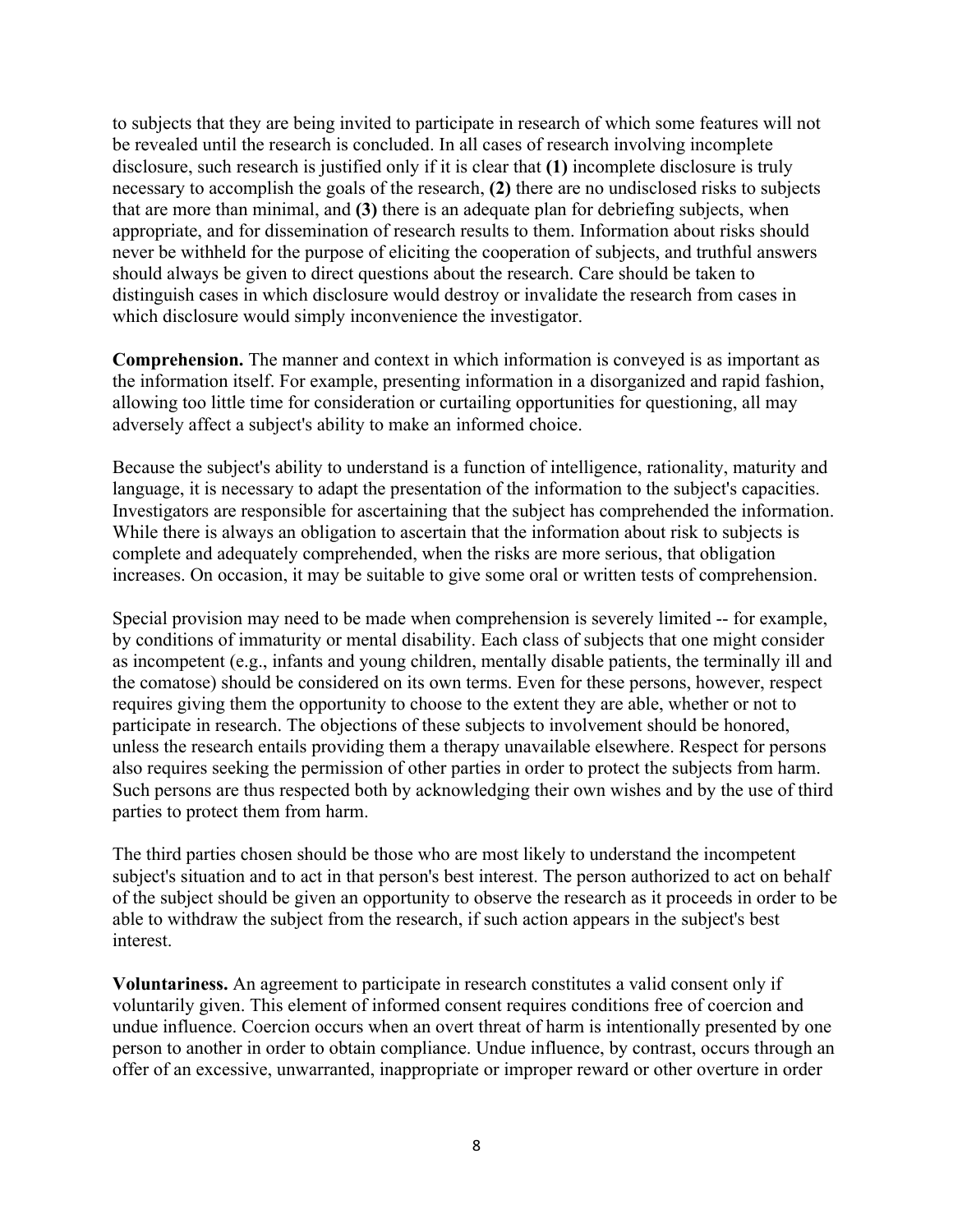to obtain compliance. Also, inducements that would ordinarily be acceptable may become undue influences if the subject is especially vulnerable.

Unjustifiable pressures usually occur when persons in positions of authority or commanding influence -- especially where possible sanctions are involved -- urge a course of action for a subject. A continuum of such influencing factors exists, however, and it is impossible to state precisely where justifiable persuasion ends and undue influence begins. But undue influence would include actions such as manipulating a person's choice through the controlling influence of a close relative and threatening to withdraw health services to which an individual would otherwise be entitled.

**2. Assessment of Risks and Benefits.** -- The assessment of risks and benefits requires a careful arrayal of relevant data, including, in some cases, alternative ways of obtaining the benefits sought in the research. Thus, the assessment presents both an opportunity and a responsibility to gather systematic and comprehensive information about proposed research. For the investigator, it is a means to examine whether the proposed research is properly designed. For a review committee, it is a method for determining whether the risks that will be presented to subjects are justified. For prospective subjects, the assessment will assist the determination whether or not to participate.

**The Nature and Scope of Risks and Benefits.** The requirement that research be justified on the basis of a favorable risk/benefit assessment bears a close relation to the principle of beneficence, just as the moral requirement that informed consent be obtained is derived primarily from the principle of respect for persons. The term "risk" refers to a possibility that harm may occur. However, when expressions such as "small risk" or "high risk" are used, they usually refer (often ambiguously) both to the chance (probability) of experiencing a harm and the severity (magnitude) of the envisioned harm.

The term "benefit" is used in the research context to refer to something of positive value related to health or welfare. Unlike, "risk," "benefit" is not a term that expresses probabilities. Risk is properly contrasted to probability of benefits, and benefits are properly contrasted with harms rather than risks of harm. Accordingly, so-called risk/benefit assessments are concerned with the probabilities and magnitudes of possible harm and anticipated benefits. Many kinds of possible harms and benefits need to be taken into account. There are, for example, risks of psychological harm, physical harm, legal harm, social harm and economic harm and the corresponding benefits. While the most likely types of harms to research subjects are those of psychological or physical pain or injury, other possible kinds should not be overlooked.

Risks and benefits of research may affect the individual subjects, the families of the individual subjects, and society at large (or special groups of subjects in society). Previous codes and Federal regulations have required that risks to subjects be outweighed by the sum of both the anticipated benefit to the subject, if any, and the anticipated benefit to society in the form of knowledge to be gained from the research. In balancing these different elements, the risks and benefits affecting the immediate research subject will normally carry special weight. On the other hand, interests other than those of the subject may on some occasions be sufficient by themselves to justify the risks involved in the research, so long as the subjects' rights have been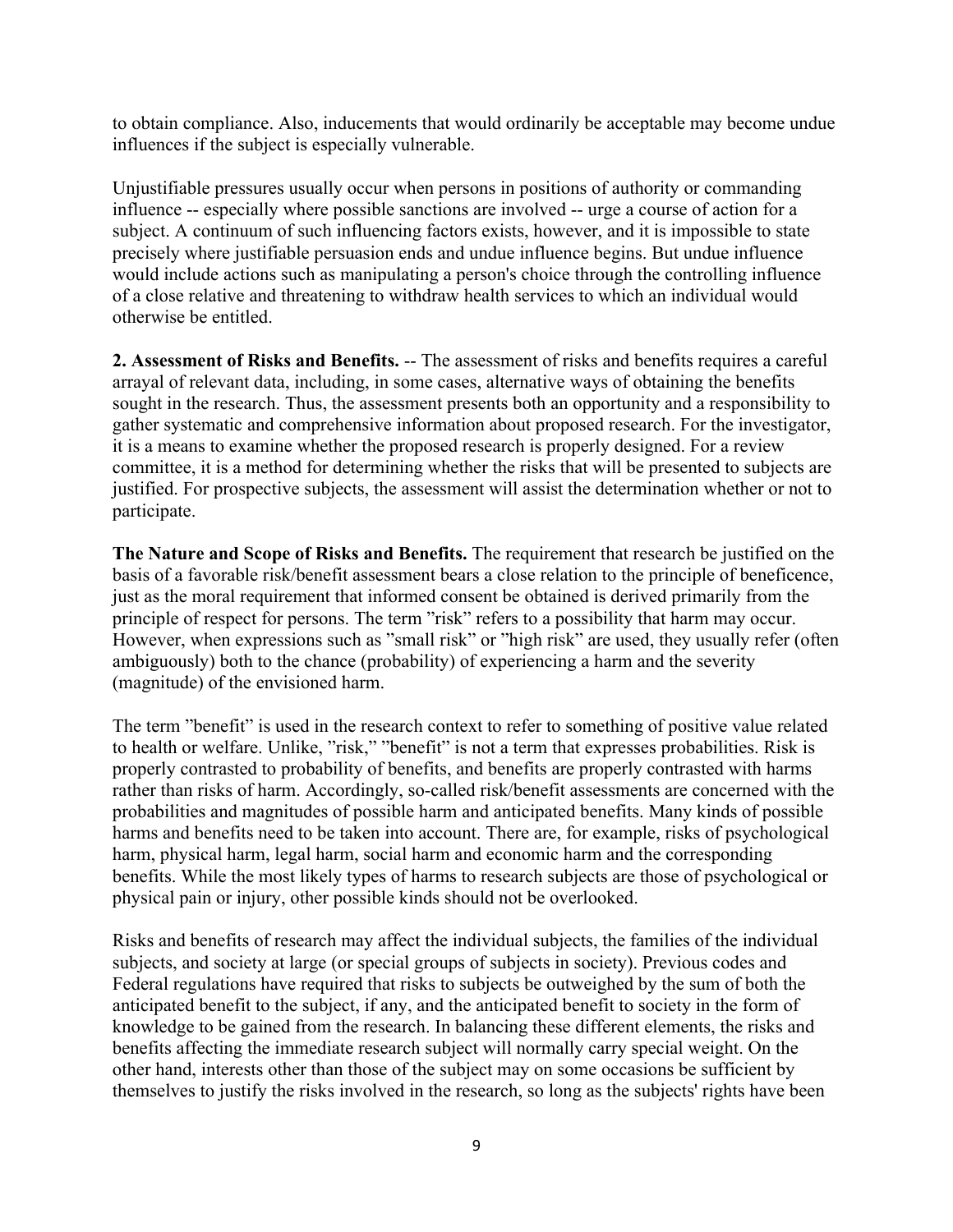protected. Beneficence thus requires that we protect against risk of harm to subjects and also that we be concerned about the loss of the substantial benefits that might be gained from research.

**The Systematic Assessment of Risks and Benefits.** It is commonly said that benefits and risks must be "balanced" and shown to be "in a favorable ratio." The metaphorical character of these terms draws attention to the difficulty of making precise judgments. Only on rare occasions will quantitative techniques be available for the scrutiny of research protocols. However, the idea of systematic, nonarbitrary analysis of risks and benefits should be emulated insofar as possible. This ideal requires those making decisions about the justifiability of research to be thorough in the accumulation and assessment of information about all aspects of the research, and to consider alternatives systematically. This procedure renders the assessment of research more rigorous and precise, while making communication between review board members and investigators less subject to misinterpretation, misinformation and conflicting judgments. Thus, there should first be a determination of the validity of the presuppositions of the research; then the nature, probability and magnitude of risk should be distinguished with as much clarity as possible. The method of ascertaining risks should be explicit, especially where there is no alternative to the use of such vague categories as small or slight risk. It should also be determined whether an investigator's estimates of the probability of harm or benefits are reasonable, as judged by known facts or other available studies.

Finally, assessment of the justifiability of research should reflect at least the following considerations: **(i)** Brutal or inhumane treatment of human subjects is never morally justified. **(ii)**  Risks should be reduced to those necessary to achieve the research objective. It should be determined whether it is in fact necessary to use human subjects at all. Risk can perhaps never be entirely eliminated, but it can often be reduced by careful attention to alternative procedures. **(iii)** When research involves significant risk of serious impairment, review committees should be extraordinarily insistent on the justification of the risk (looking usually to the likelihood of benefit to the subject -- or, in some rare cases, to the manifest voluntariness of the participation). **(iv)** When vulnerable populations are involved in research, the appropriateness of involving them should itself be demonstrated. A number of variables go into such judgments, including the nature and degree of risk, the condition of the particular population involved, and the nature and level of the anticipated benefits. **(v)** Relevant risks and benefits must be thoroughly arrayed in documents and procedures used in the informed consent process.

**3. Selection of Subjects.** -- Just as the principle of respect for persons finds expression in the requirements for consent, and the principle of beneficence in risk/benefit assessment, the principle of justice gives rise to moral requirements that there be fair procedures and outcomes in the selection of research subjects.

Justice is relevant to the selection of subjects of research at two levels: the social and the individual. Individual justice in the selection of subjects would require that researchers exhibit fairness: thus, they should not offer potentially beneficial research only to some patients who are in their favor or select only "undesirable" persons for risky research. Social justice requires that distinction be drawn between classes of subjects that ought, and ought not, to participate in any particular kind of research, based on the ability of members of that class to bear burdens and on the appropriateness of placing further burdens on already burdened persons. Thus, it can be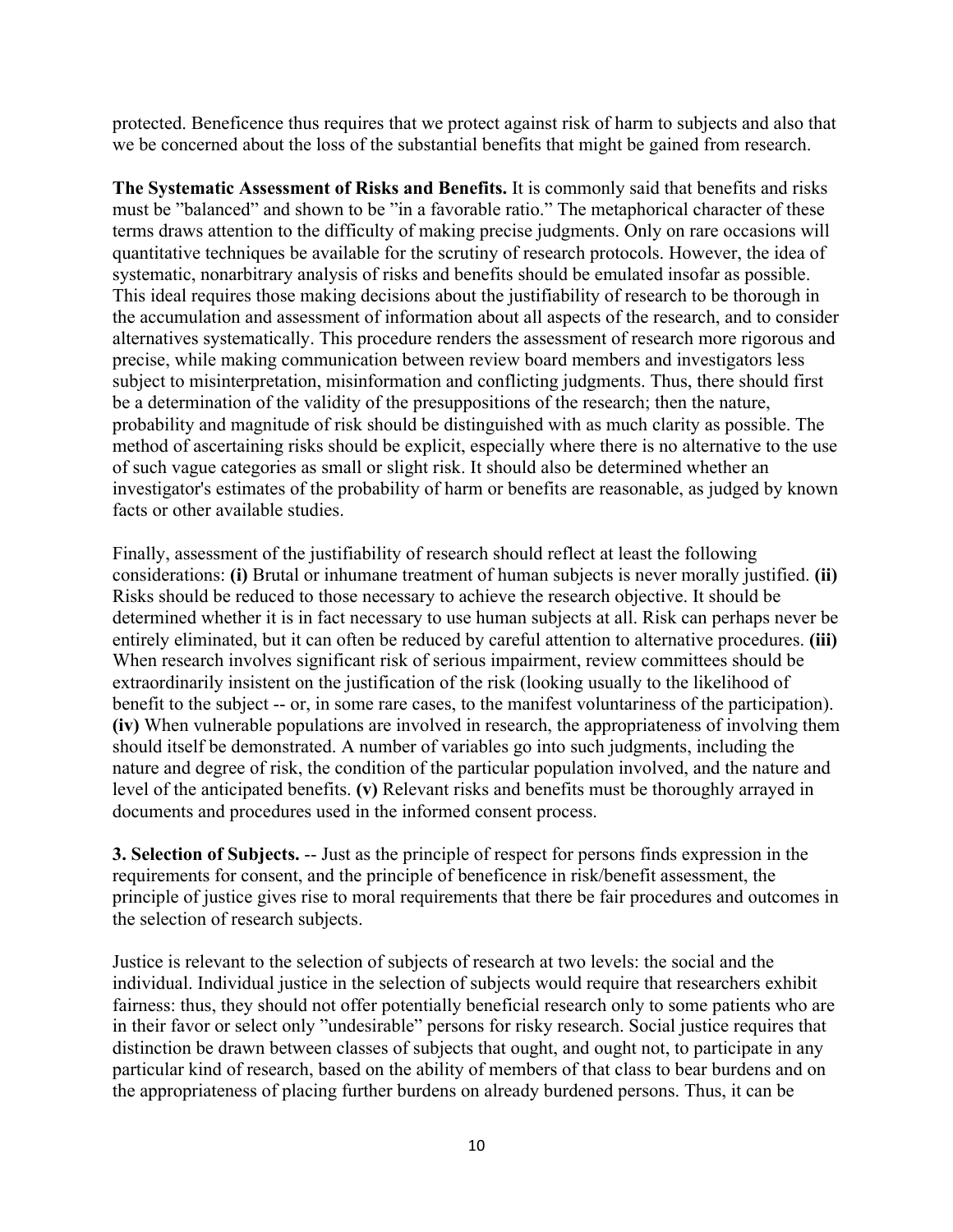considered a matter of social justice that there is an order of preference in the selection of classes of subjects (e.g., adults before children) and that some classes of potential subjects (e.g., the institutionalized mentally infirm or prisoners) may be involved as research subjects, if at all, only on certain conditions.

Injustice may appear in the selection of subjects, even if individual subjects are selected fairly by investigators and treated fairly in the course of research. Thus injustice arises from social, racial, sexual and cultural biases institutionalized in society. Thus, even if individual researchers are treating their research subjects fairly, and even if IRBs are taking care to assure that subjects are selected fairly within a particular institution, unjust social patterns may nevertheless appear in the overall distribution of the burdens and benefits of research. Although individual institutions or investigators may not be able to resolve a problem that is pervasive in their social setting, they can consider distributive justice in selecting research subjects.

Some populations, especially institutionalized ones, are already burdened in many ways by their infirmities and environments. When research is proposed that involves risks and does not include a therapeutic component, other less burdened classes of persons should be called upon first to accept these risks of research, except where the research is directly related to the specific conditions of the class involved. Also, even though public funds for research may often flow in the same directions as public funds for health care, it seems unfair that populations dependent on public health care constitute a pool of preferred research subjects if more advantaged populations are likely to be the recipients of the benefits.

One special instance of injustice results from the involvement of vulnerable subjects. Certain groups, such as racial minorities, the economically disadvantaged, the very sick, and the institutionalized may continually be sought as research subjects, owing to their ready availability in settings where research is conducted. Given their dependent status and their frequently compromised capacity for free consent, they should be protected against the danger of being involved in research solely for administrative convenience, or because they are easy to manipulate as a result of their illness or socioeconomic condition.

**(1)** Since 1945, various codes for the proper and responsible conduct of human experimentation in medical research have been adopted by different organizations. The best known of these codes are the Nuremberg Code of 1947, the Helsinki Declaration of 1964 (revised in 1975), and the 1971 Guidelines (codified into Federal Regulations in 1974) issued by the U.S. Department of Health, Education, and Welfare Codes for the conduct of social and behavioral research have also been adopted, the best known being that of the American Psychological Association, published in 1973.

**(2)** Although practice usually involves interventions designed solely to enhance the well-being of a particular individual, interventions are sometimes applied to one individual for the enhancement of the well-being of another (e.g., blood donation, skin grafts, organ transplants) or an intervention may have the dual purpose of enhancing the well-being of a particular individual, and, at the same time, providing some benefit to others (e.g., vaccination, which protects both the